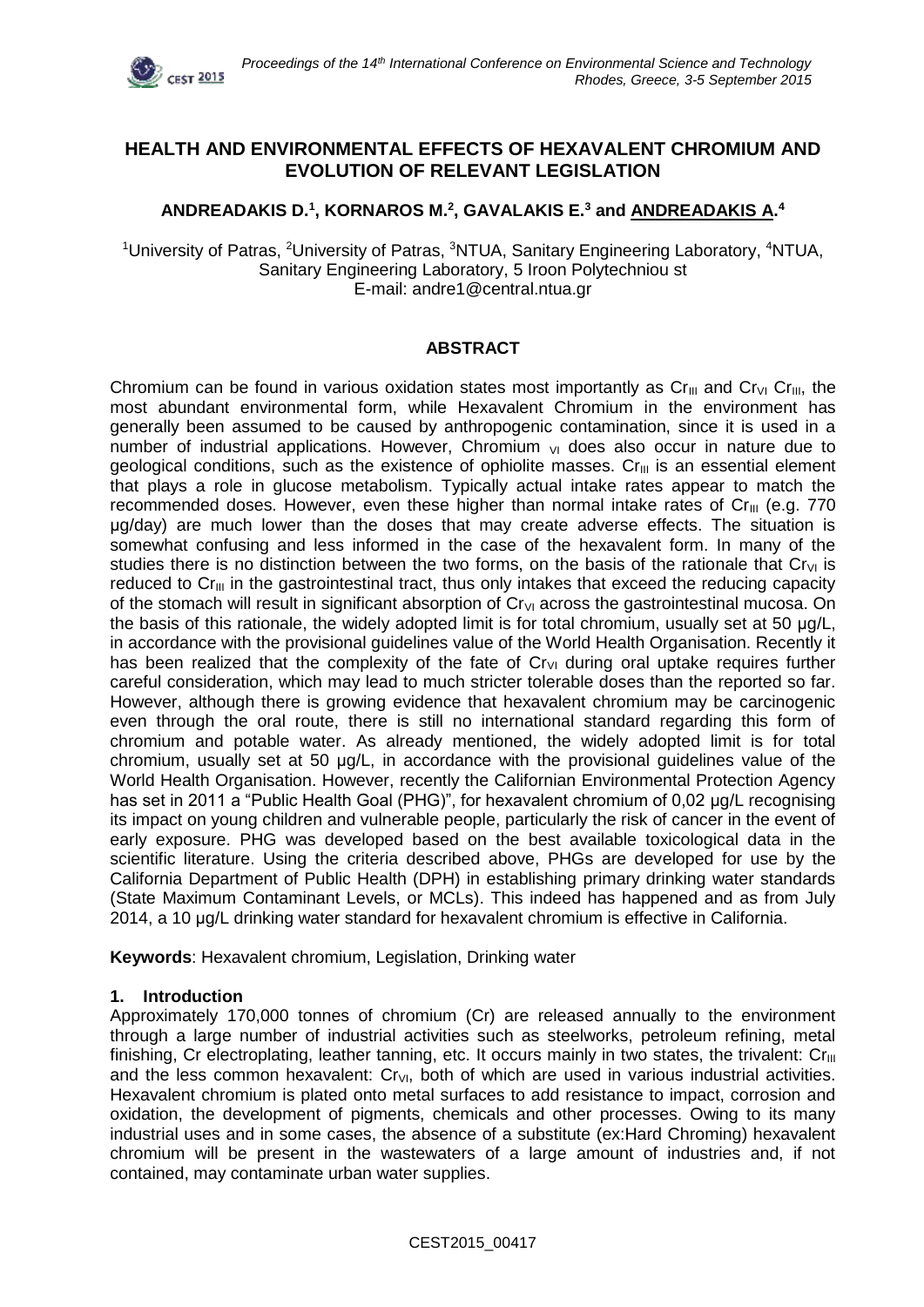Until recently, high levels of hexavalent Cr in the environment were attributed as a rule to anthropogenic pollution. However over the last 5-10 years there are reports in the literature (Fantoni *et al*. (2002); Gonzalez *et al*. (2005); Robles-Camacho *et al*. (2000); Oze *et al*. (2007)) demonstrating that relatively high levels of hexavalent Cr may be due to natural geogenic processes, especially in areas where there are relatively high levels of naturally occurring  $Cr_{III}$  or  $Cr_{VI}$  in the sediments, and natural processes that can convert  $Cr_{III}$  to  $Cr_{VI}$  Such conditions are met in several populated areas in the Pacific (California (USA), Mexico) and in the Mediterranean (Greece, Italy) as well as in other parts of the world. According to these findings in ultramafic rocks and serpentinites of ophiolite complexes, Cr content may exceed values of 200 mg/L. These values are much higher than these of limestones (22 mg/L) and sandstones (35 mg/L). Although chromite  $[FeCrIII<sub>2</sub>O<sub>4</sub>]$  which is the primary form of Cr in ultramafic rocks, exhibits very low solubility in water, there are some naturally occurring oxidants of  $Cr_{III}$ , i.e. some Fe<sub>III</sub> and Mn<sub>IV</sub> compounds which can oxidize Cr<sub>III</sub> to Cr<sub>VI</sub> at pH less than 9.

Each of the Cr oxidation states has very different biological and chemical properties. Trivalent Cr is more stable, nearly immobile, has relatively low toxicity and is an essential nutrient that is present in many types of food. Chromium deficiency may be associated with a number of disorders (Anderson, 1993, 1995). Several recommendations for daily oral intakes of chromium have been reported, an indicative number of them presented in Figure 1.



**Figure 1:** Regulatory assessment of intakes of Cr

Typically actual intake rates appear to match the recommended doses. Data from 2003 on the estimated dietary intakes of chromium from all foods sources in the UK indicate that chromium intakes from food range up to 170 μg/day, with mean consumption levels of 100 μg/day. Data from other EU countries suggest that chromium intake from foods ranges from 61-160 µg/day for mean intakes, although an intake of up to 580-770 μg/day may occur (FSA 2003). The high (higher than 170-200 μg/l) intake rates are usually associated with food supplements, which may contain trivalent Cr at levels up to 0.6 mg. In these cases  $Cr_{III}$  intake from supplements may account for as much as 70% of the daily intake. Even these higher than normal intake rates of  $Cr_{III}$  (e.g. 770 µg/day) are much lower (by orders of magnitude) than the doses that may create adverse effects.

### **2. The hexavalent cromium controversy**

Contrary to trivalent Cr, hexavalent Cr is very soluble and thus highly mobile in the environment and presents high toxicity, being acutely toxic, mutagenic, teratogenic and carcinogenic.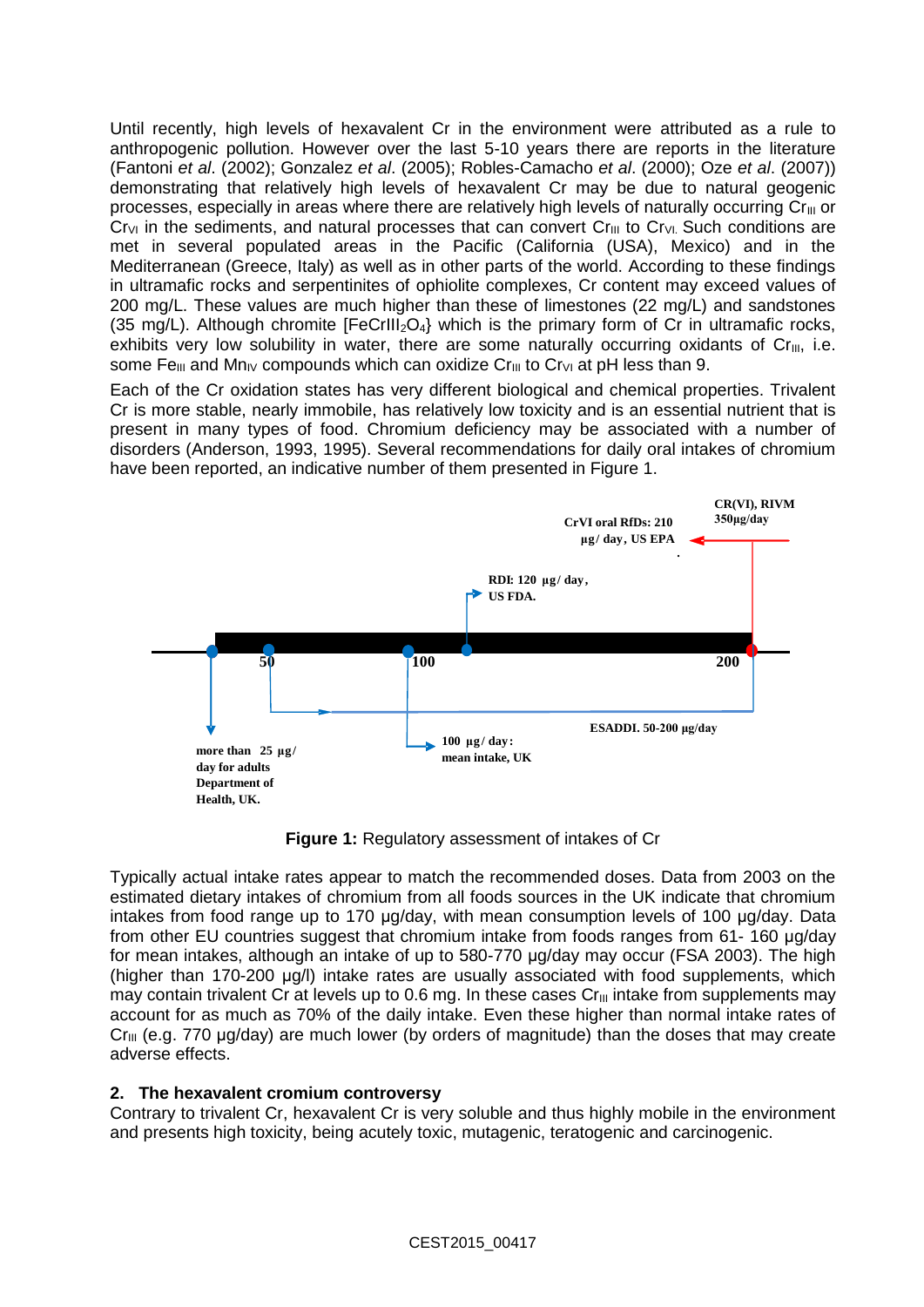$C_{\text{IV}}$  is a well known carcinogen via inhalation. However, the health effects of its liquid from have been widely disputed. In many of the relevant studies there is no distinction between the two forms, on the basis of the rationale that  $Cr_{VI}$  is reduced to  $Cr_{III}$  in the gastrointestinal tract, thus only intakes that exceed the reducing capacity of the stomach will result in significant absorption of Cr<sub>VI</sub> across the gastrointestinal mucosa (Fleter and Dourson, 1997). However it has been reported that  $Cr_{VI}$  toxicity can result from the generation of reactive intermediates and free radicals during reduction to  $Cr_V$ ,  $Cr_{IV}$  and ultimately  $Cr_{III}$ . Clearly it has been recently realized that the complexity of the fate of  $Cr_{VI}$  during oral uptake requires further careful consideration, which may lead to much stricter tolerable doses than the reported so far.

## **3. Potable water standards for chromium**

 $\overline{a}$ 

Although, as mentioned, there is growing evidence that hexavalent chromium may be carcinogenic even through the oral route, there is still no international standard regarding this form of chromium and potable water. The widely adopted limit is for total chromium, usually set at 50 μg/L in accordance with the provisional guidelines value of the World Health Organisation. Total chromium was selected partly because of difficulties during the analysis of the hexavalent form. According to the U.S. EPA there was inadequate data to demonstrate that  $Cr_{VI}$  has oncogenic potential via ingestion (U.S. EPA, 1989). Thus the U.S. EPA does not have separate drinking water standards for  $Cr_{III}$  and  $Cr_{VI}$ , but only for total Cr. The MCLG (maximum contaminant level goal), based on the absence of observed toxic effects in the relatively old study of MacKenzie *et al*. (1958), is set at 100 μg/L. At the European Union level, the Drinking Water Directive (DWD), or Council Directive 98/83/EC adopts the WHO recommendation of 50 μg/L for total chromium. The European Commission commenced in 2007 a review of the Directive and the relevant study conducted by the DHI was published in 2007. According to the study, possible limit or indication values of chromium lies within 50-100 μg/L, and the standard was proposed to be retained at 50 μg/L.

However, it is well established by now that hexavalent chromium is much more dangerous to human health than trivalent chromium when inhaled, and there is growing concern related to ingestion as well ( ECSR, 2011; WHO, 2011). The potential adverse health effects of hexavalent chromium where brought to the public's attention with the Hinkley case that was later dramatized in the movie *Erin Brockovich* (2000). The town of Hinkley, California, located in the Mojave Desert, had its groundwater contaminated with hexavalent chromium starting in 1952, resulting in a legal case against Pacific Gas & Electric (PG&E) and a multi-million-dollar settlement in 1996. An apparent elevated cluster of illnesses in the community where thought to be linked to hexavalent chromium. Though the case didn't provide undisputable evidence of Cr<sub>VI</sub> toxicity via ingestion, the press and political attention raised public awarene about hexavalent chromium and initiated an extensive survey by the Californian competent authorities.

Following an 11 year effort, in 2011 the Californian Environmental Protection Agency set a final "Public Health Goal (PHG)"<sup>1</sup> , for hexavalent chromium of 0,02 μg/L recognising its impact on young children and vulnerable people, particularly the risk of cancer in the event of early exposure (CDPH, 2012). This PHG was developed based on the best available toxicological data in the scientific literature. It is clearly stated in the supporting document that PHGs are not regulatory requirements, but instead represent non-mandatory goals. Using the criteria described above, PHGs are developed for use by the California Department of Public Health (DPH) in establishing primary drinking water standards (State Maximum Contaminant Levels, or MCLs). Thus, PHGs are not developed as target levels for clean-up of ground or ambient surface water contamination, and may not be applicable for such purposes, given the regulatory mandates of other environmental programs. Whereas PHGs are to be based solely on scientific

<sup>&</sup>lt;sup>1</sup> A PHG is a level of a contaminant in drinking water that does not pose a significant health risk and reflects the risk from long-term exposure to a contaminant and should not be used to estimate risks from short-term or acute exposure. PHGs are not regulatory requirements, but instead represent non-mandatory goals (CDPH, 2012).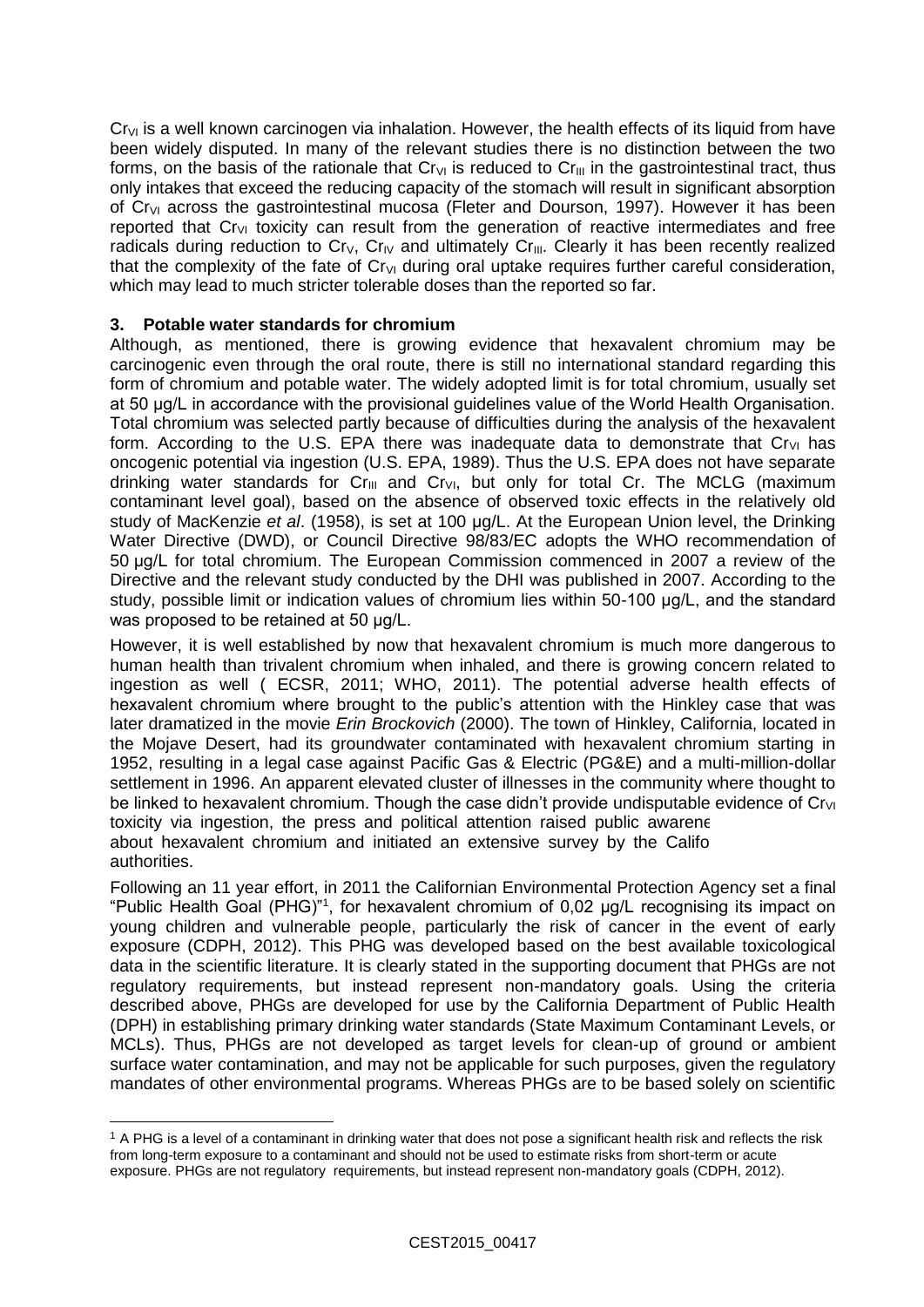and public health considerations, drinking water standards adopted by DPH are to consider economic factors and technical feasibility. Each primary drinking standard adopted by DPH is required to be set at a level that is as close as feasible to the corresponding PHG, with emphasis on the protection of public health. MCLs established by DPH must be at least as stringent as the federal MCL, if one exists (OEHHA, California EPA, 2011).

In the aftermath of the PHG of 2011, a number of significant events and decisions associated with development of a maximum contaminant level (MCL) for hexavalent chromium in drinking water took place, which cn be outlined as follows :

- August 2013: CDPH proposes an MCL for hexavalent chromium.
- April 2014: CDPH submits the regulations package to the Office of Administrative Law (OAL) for review for compliance with the Administrative Procedure Act.
- May 2014: OAL approves the regulations.
- July 2014: The MCL=10 μg/L for hexavalent chromium effective.

## **4. Discussion - the case of Greece**

Due to the geographical position of the country, authorities, public bodies and citizens in Greece (especially in vulnerable areas such as the Asopos basin) are particularly worried about a possible deficiency of the relevant to Cr existing legislation, both at national and EU levels. A typical example is the concern expressed by the Technical Chamber of Greece (TCG, 2009). In response to these concerns in January 2011 the Ministry of Environment, Energy and Climate Change in collaboration with the Ministry of Health organised an international workshop, attended by experts from the EU, WHO, EPA and California EPA and other countries with the objective to address the issue. The purpose of the workshop was to bring together leading international experts and top administrators from the European Union and the United States to:

- Present the most recent scientific evidence
- Share the regulatory experiences from the United States and the European Union
- Discuss with the Greek authorities and scientists the issues related to the presence of Cr (VI) in drinking water.

The main conclusions, reported after the workshop to the Greek and EU competent authorities, can be summarized as follows:

- There is sufficient scientific evidence for human toxicity of chromium VI, even through digestion. All experts (various scientific backgrounds) agreed on that.
- There was a general consensus amongst the experts of the doubtful validity of a regulatory value for total chromium in drinking water. The current value (EPA 100 ug/l) and (EC 50 ug/l) for chromium appears to be too high to ensure human health.
- Greece would welcome a stricter value for chromium VI in the DWD. Greece is considering the possibility of setting a lower national value for chromium VI and might seek support from other countries with similar problems e.g. Italy, Germany.
- An initiative was by Greece undertaken to raise the issue with the EU. However at the time in response it was made clear by the EU that at the moment there was no intention to revise the parameter lists in the DWD.

At the same time, it was recognized that there are considerable practical implications from lowering the standard to a figure significantly lower than 50 μg/L.

- The limit of quantification at some peripheral Greek labs (may be as high as 10 μg/L)
- The implications for many water supplies. Do they have to be shut down and alternative sources provided ?
- According to the Greek authorities the problem has not been systematically investigated in the small water supplies that are not reported to the EC  $\leq 5000$  persons or  $\leq 1000$ m3/day). Significantly, the USA experts mentioned that the problem may be worse in small water supplies, as it happens in their country.